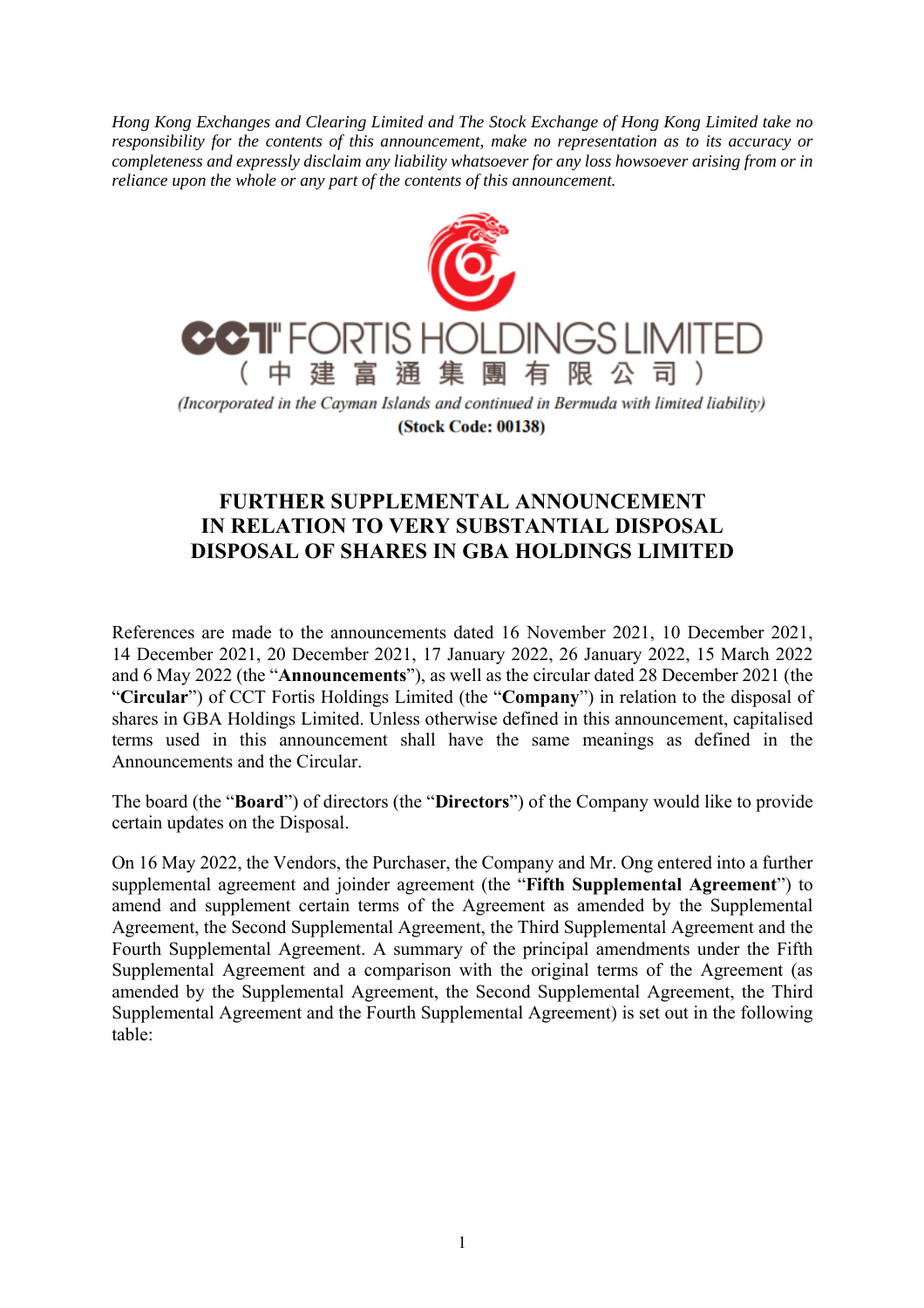| Original terms of the Agreement,<br>as<br>amended by the Supplemental Agreement,<br>the Second Supplemental Agreement, the<br>Third Supplemental Agreement and the<br><b>Fourth Supplemental Agreement</b>                                                                                                                                                                                                    | Revised terms under the Fifth Supplemental<br><b>Agreement</b>                                                                                                                                                                                                                                                                                                                                                                                                                                                                                                                                                                                                                                                                                                                                                                                                                                                                                                                                                                                                                                                                                   |
|---------------------------------------------------------------------------------------------------------------------------------------------------------------------------------------------------------------------------------------------------------------------------------------------------------------------------------------------------------------------------------------------------------------|--------------------------------------------------------------------------------------------------------------------------------------------------------------------------------------------------------------------------------------------------------------------------------------------------------------------------------------------------------------------------------------------------------------------------------------------------------------------------------------------------------------------------------------------------------------------------------------------------------------------------------------------------------------------------------------------------------------------------------------------------------------------------------------------------------------------------------------------------------------------------------------------------------------------------------------------------------------------------------------------------------------------------------------------------------------------------------------------------------------------------------------------------|
| <b>Payment terms of the Consideration</b>                                                                                                                                                                                                                                                                                                                                                                     |                                                                                                                                                                                                                                                                                                                                                                                                                                                                                                                                                                                                                                                                                                                                                                                                                                                                                                                                                                                                                                                                                                                                                  |
| the balance of HK\$200,000,000 shall be<br>(1)<br>by the<br>Purchaser<br>payable<br>upon<br>Completion to the Vendors, of which<br>HK\$170,000,000 shall be payable to the<br>First Vendor (or its nominee) and<br>HK\$30,000,000 shall be payable to the<br>Second Vendor (or its nominee), subject<br>to one nominee director from the<br>Purchaser having been validly appointed<br>by the Target Company. | (1)<br>HK\$50,000,000 shall be payable by the<br>Purchaser, upon Completion, to the First<br>Vendor (or its nominee); and<br>(2)<br>HK\$150,000,000 shall be settled by the<br>Purchaser's issuance to the Vendors (or their<br>nominee(s)), upon Completion, promissory<br>notes (the "Promissory Notes") in the<br>principal amount of HK\$120,000,000 to the<br>First Vendor (or its nominee)<br>and<br>HK\$30,000,000 to the Second Vendor (or its<br>nominee), respectively. The Promissory Notes<br>shall carry interest at a coupon rate of 5% per<br>annum, with maturity date on the date of the<br>first anniversary from the Completion Date.<br>The payment and performance of the<br>Promissory Notes by the Purchaser shall be<br>secured by a first-ranking share charge over<br>the entire issued share capital of the Purchaser,<br>a second-ranking share charge over 50% of the<br>Sale Shares to be held by the Purchaser<br>(together, the "Purchaser Share Charges"),<br>as well as a personal guarantee by Mr. Ong<br>guaranteeing the Purchaser's performance of<br>the Promissory Notes and Purchaser Share<br>Charges. |
| Mr. Ong's Guarantee                                                                                                                                                                                                                                                                                                                                                                                           |                                                                                                                                                                                                                                                                                                                                                                                                                                                                                                                                                                                                                                                                                                                                                                                                                                                                                                                                                                                                                                                                                                                                                  |
|                                                                                                                                                                                                                                                                                                                                                                                                               | Mr. Ong has agreed to guarantee in favour of the<br>Vendors the due and punctual performance of the<br>obligations of the Purchaser under the Agreement.                                                                                                                                                                                                                                                                                                                                                                                                                                                                                                                                                                                                                                                                                                                                                                                                                                                                                                                                                                                         |
| Purchaser and Mr. Ong's Undertakings                                                                                                                                                                                                                                                                                                                                                                          |                                                                                                                                                                                                                                                                                                                                                                                                                                                                                                                                                                                                                                                                                                                                                                                                                                                                                                                                                                                                                                                                                                                                                  |
|                                                                                                                                                                                                                                                                                                                                                                                                               | The Purchaser and Mr. Ong undertake that upon<br>Completion and until the Promissory Notes have<br>been settled, (1) save for the Purchaser Share<br>Charges, at least 50% of the Sale Shares shall remain<br>owned by the Purchaser; and (2) all income received<br>by the Purchaser shall be applied towards payment<br>of the Promissory Notes.                                                                                                                                                                                                                                                                                                                                                                                                                                                                                                                                                                                                                                                                                                                                                                                               |

As of the date of this announcement, the Initial Deposit, the First Further Deposit, the Second Further Deposit and the Third Further Deposit in the aggregate amount of HK\$50,000,000 have already been paid by the Purchaser.